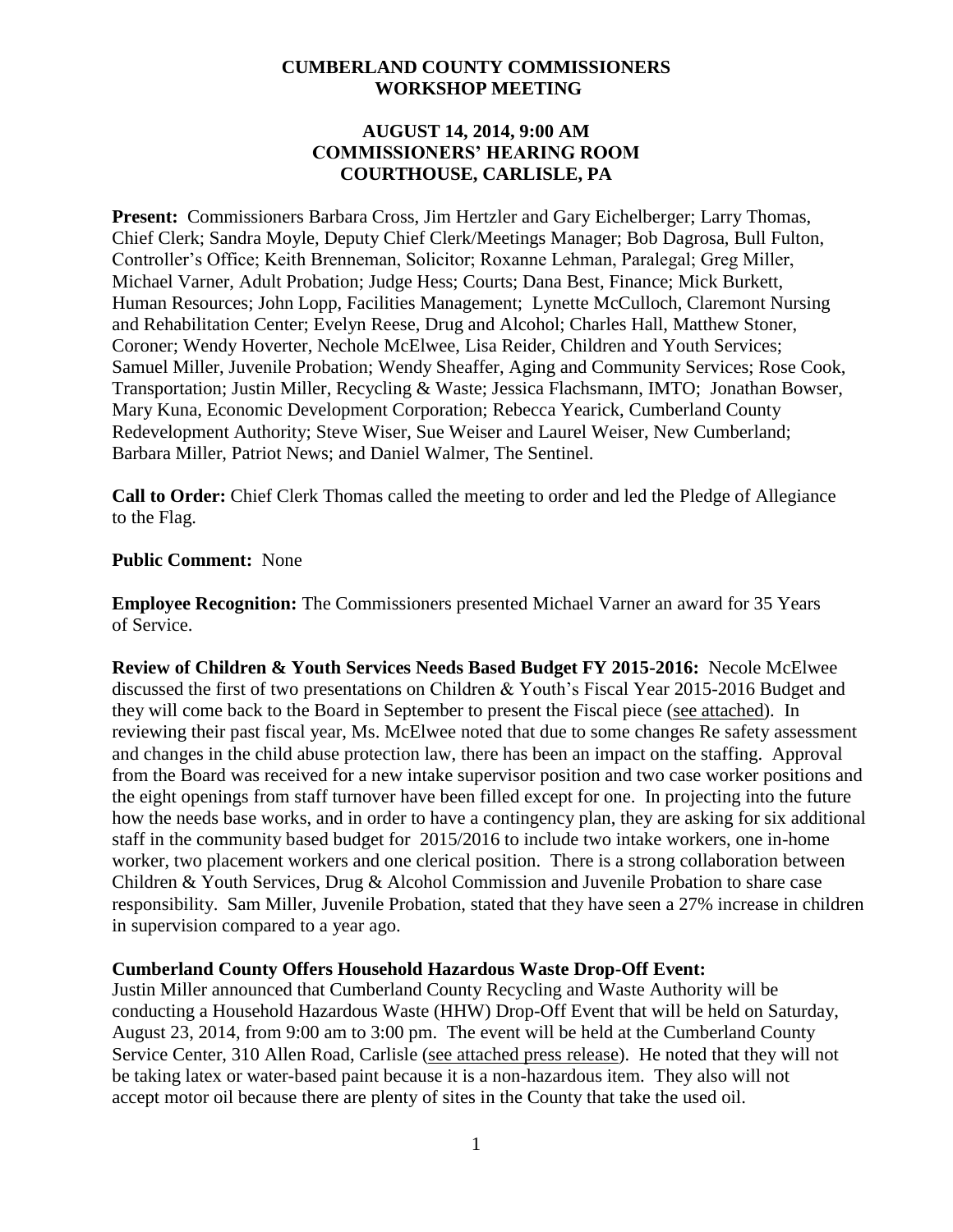**Request for a Letter of Support for the Borough of Newville Regional Connections Grant Application to the Tri-County Regional Planning Commission:** Jonathan Bowser, Cumberland Area Economic Development Corporation (CAEDC), discussed the request for a Letter of Support for the Borough of Newville Regional Connections Grant Application to the Tri-County Regional Planning Commission (see attached). He stated that over the past year, Newville and its neighboring municipalities have seen an increase in visitation from the expanding Cumberland Valley Rail Trail. Mary Kuna, CAEDC Market Development Manager, stated that a Task Force has been created which is made up of private business owners, the CV Rail Trail and Newville Borough staff. The Task Force would look at land use, zoning revisions and transportation needs to develop an economic revitalization plan to make Newville a "trail town". Newville officials are working with CAEDC to secure a \$40,000 grant through Tri-County Regional Planning Commission to create a master development plan to connect the social center to trail and transportation options. The request for the letter of support is needed as CAEDC proceeds with the grant with a deadline of August 29, 2014. The letter of support will be approved at the Board of Commissioners' Meeting on Monday, August 18, 2014.

# **Contracts/Grants:** (Sandy Moyle)

- a. **Agreements Claremont Nursing & Rehabilitation Center -** Lynette McCulloch reviewed the following:
	- Networx Corporation Companion Radio for Residents- *CNRC is seeking approval for a six month contract, rate is same as previous years.*
	- Corporate Banking Resolution between Cumberland County and F & M Trust *- to add new business officer manager to the bank signer for the resident guest funds checks.*
- b. **Drug and Alcohol Commission** Evelyn Reese reviewed the following:
	- Catholic Charities (Evergreen House) *- for D&A services, rate is \$104 per day, same rate as 2013/14, contract is from July 1, 2014 – June 30, 2015.*
- c. **Agreements for Aging and Community Services** Wendy Sheaffer reviewed the following:
	- Christian Life Assembly of God Camp Hill Food Bank *– no money involved.*
	- PROJECT SHARE of Carlisle Food Bank *- no money involved.*
	- King's Kettle of Shippensburg Food Bank *– no money involved.*
	- NHS, The Stevens Center *- a new agreement to certify peer special services for individuals 60 and over, unit rate of \$17.25 per hour; the Stevens Center will bill HealthChoice for those who have it, otherwise Aging office will pay the invoice.*
	- Guberman Companies, Inc. d/b/a Comfort Keepers *– Renewal, same rate as last year.*
- d. **Children & Youth Services -** Wendy Hoverter reviewed the following:
	- University of Pittsburgh Graduate Education of Child Welfare Employee – Child Welfare Education for Leadership *- a grant for one employee to attend graduate school on a part-time basis; no County money involved; in return for the scholarship, employee is required to be employed for the same period as they attend school.*
- e. **Coroner -** Matt Stoner reviewed the following:
	- American Trauma Society PA Division *- contract for yearly Highway Safety grant, \$143,000.*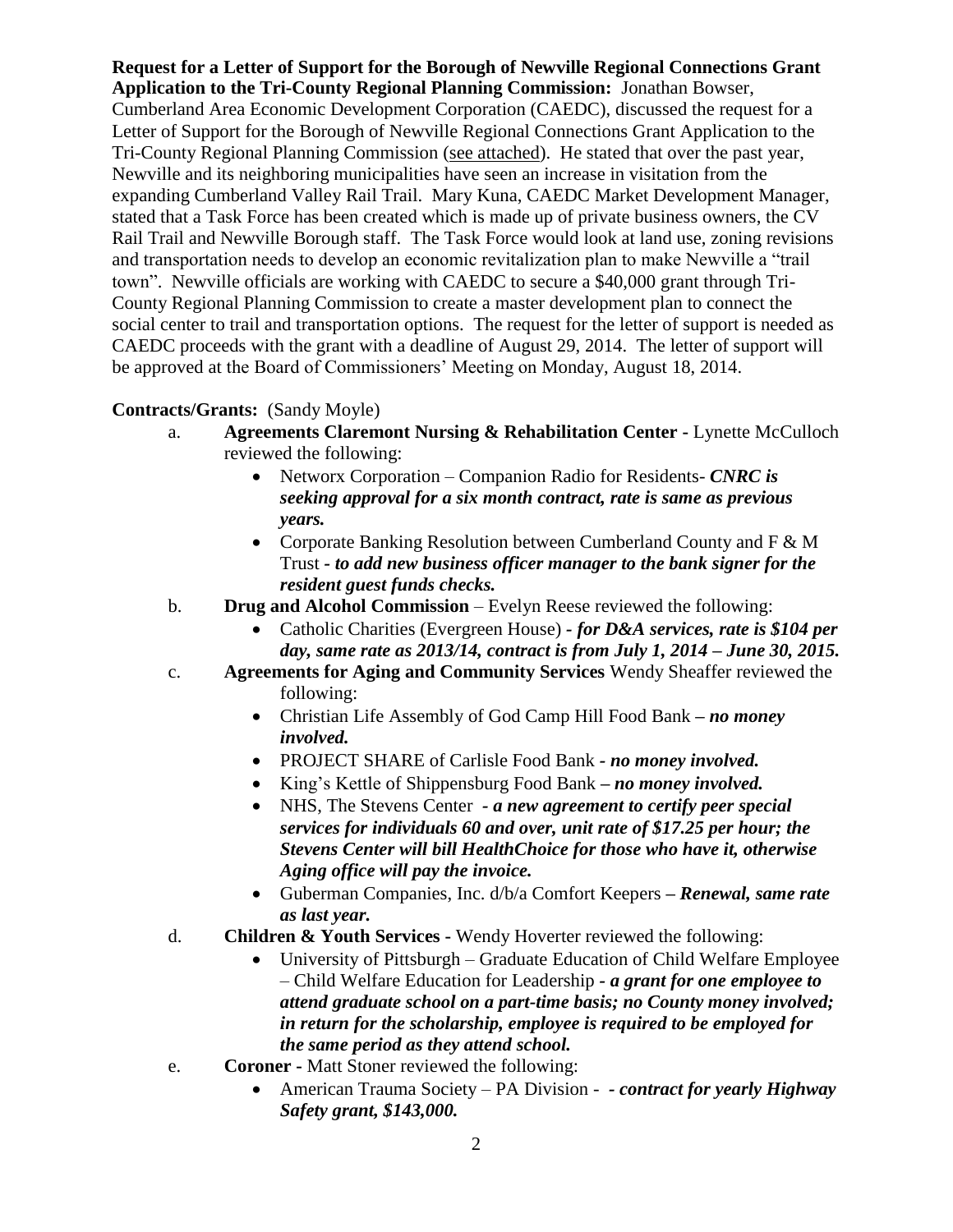- f. **Finance Department -** Dana Best reviewed the following:
	- Liquid Fuels Agreement
		- $\triangleright$  Proposal with HRG for Engineering Services for 2015 Bridge Maintenance Repairs Project *- engineering and construction administration for maintenance repairs on eight of the Countyowned bridges - \$108,500 funded by liquid fuels.*
	- Verification of Government Entity Wilson Electronics, Inc. *– for verification that the County is a government entity.*
- g. **Facilities Management -** John Lopp reviewed the following:
	- Agreement between First Night Carlisle, Inc. and Cumberland County to promote a family oriented New Year's Eve Celebration on December 31, 2014 in the downtown Carlisle Area - *New Year's Eve event for access to the Old Courthouse; no changes to the agreement.*
- h. **Transportation Department -** Rose Cook reviewed the following:
	- Medical Assistance Transportation Program for FY 2014-2015 *grant agreement - \$409,800; money would be reimbursed as trips are provided; the request is less than last year because the mileage reimbursement has decreased from 30 cents to 12 cents. Since the reimbursement cost is less, there have been fewer requests for reimbursement.*

**Commercial Revitalization and Shopsteading Loan Program**: Rebecca Yearick, Cumberland County Redevelopment Authority, reviewed the Commercial Revitalization and Stopsteading Loan Program request Re Bridge Street Coffee House (see attached). The request is for a \$35,000 Community Development Block Grant (CDBG) commercial revitalization and shopsteading loan application on behalf of Steven and Susan Weiser to acquire the business assets of Bridge Street Coffee House, 1903 Bridge Street, New Cumberland. The loan request is to be presented for approval at the Board of Commissioners' meeting on Monday, August 18, 2014.

# **Commissioners' Liaison Reports**

# **Commissioner Cross:**

- Children & Youth Services appeal for the 2014/15 Needs Based Budget.
- Ag Extension met August  $5<sup>th</sup>$  Water & Resources Overview was presented by Amy Galbraith; there will be two free two-hour workshops on private water wells and septic systems on September  $9<sup>th</sup>$ , both afternoon and evening. More information is available on the website. The next Board meeting will be in October.
- Stop Violence Task Force will meet August  $15^{th}$ .
- The County Commissioners Association of PA (CCAP) met last week in Lancaster. Their annual report is available on disc and on their website.

# **Commissioner Hertzler:**

 Attended the CCAP in Lancaster - Gary Tennis, Secretary of the State Department of Drug and Alcohol Programs, announced that the State is preparing to move forward with a pilot program that is already in place in a handful of counties, whereby eligible drug and alcohol offenders are enrolled in Medicaid-funded treatment programs immediately upon their release from jail. The purpose of the program is to make sure that there are no interruption in rehab treatment for recovering addicts upon release from jail and to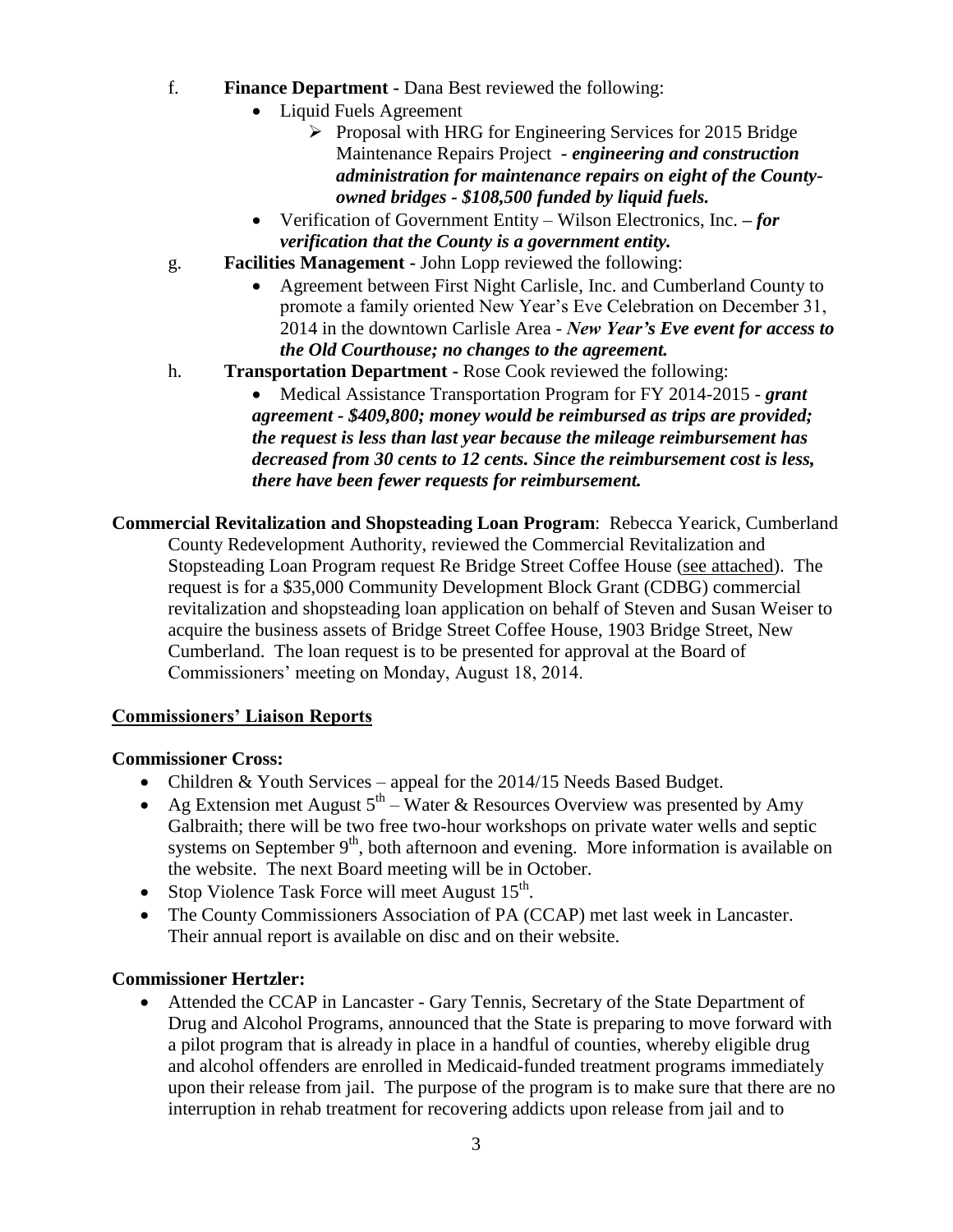prevent counties and the State from having to pick up the cost for such treatments when federal funding through Medicaid is available. There was also a discussion during the Assessment and Taxation Committee Meeting. No action was taken to recommend or not recommend CCAP's endorsement, there was a presentation from the Chief Assessor in Tioga County Re a proposal from the Assessors Association of Pennsylvania. The suggestion is to make a change in State law to reform the Clean and Green Program to require a minimum of 25 acres instead of the current minimum of 10 acres devoted to agricultural use. He has referred the proposed changes to Bonnie Mahoney, the County's Chief Assessor, for her review and comment.

- On August  $12<sup>th</sup>$ , Commissioner Hertzler joined Commissioner Cross in welcoming State Department of Aging Secretary Brian Duke to Cumberland County to the Shippensburg Senior Citizen Center. More than 100 seniors attended the event at the temporary center at Christ United Methodist Church on East King Street. There was a tour of the future, permanent home for the center which is next to Shippensburg Borough building and they hope to move the seniors in by the end of the year. Secretary Duke was thanked for the recent award of \$112,000 in a lottery-funded State grant for the project. Over the past 43 years, 20 Billion Dollars has been provided to Pennsylvania senior citizens from the lottery system.
- Aging & Community Services is seeking volunteers for two programs, the ombudsman program, which advocates for residents in long-term care facilities; and volunteers to provide information and assistance re questions about insurance programs such as Medicare, Medicaid, etc. For more information, contact Denise Moore in the Aging Office.
- Attended Ag Land Preservation Board on August  $13<sup>th</sup>$ . The Board discussed moving forward with available funds in the 2014 program toward the preservation of 10 farms, consisting of a total of 781 acres. Offers were authorized to be extended to 4 farms, while appraisals were ordered for the other 6. This is the largest number of farms to be preserved in a number of years under this program. At the meeting, the Board voted to request that the County include a \$500,000 General Fund contribution for farmland preservation in the 2015 County budget and a formal request will follow.

# **Commissioner Eichelberger:**

- Recycling & Waste announced a Press Release on hazardous waste that will go out and it is encouraging residents take advantage of the resources.
- MH/IDD will meet next week and the nominating committee is making their short list recommendation to the Advisory Committee on applicants for terms to start in September.
- Library System will meet next week on August  $18^{th}$ .
- Economic Development Corporation will meet next week regarding the second installment of the Highway Growth public forum series, that they are co-sponsoring. The Land Development Process in Central Pennsylvania is scheduled for September 17, 8:00 am – 11:30 am at the Army Heritage Educational Center.
- Planning Commission will meet next week on August  $21<sup>st</sup>$ .

Commissioner Cross added to Commissioner Hertzler's comments in reference to his CCAP report on the pilot program Re drug and alcohol offenders enrolling into treatment programs immediately after incarceration. She stated that as part of the Military Veterans Affairs presentation, General Beck, with PA Guard and Veterans Affairs, and Deputy Secretary Marion, OMHSAS, held a discussion about veterans in the County system in which those individuals may be bringing veteran benefit entitlements with them that could offset costs that the County